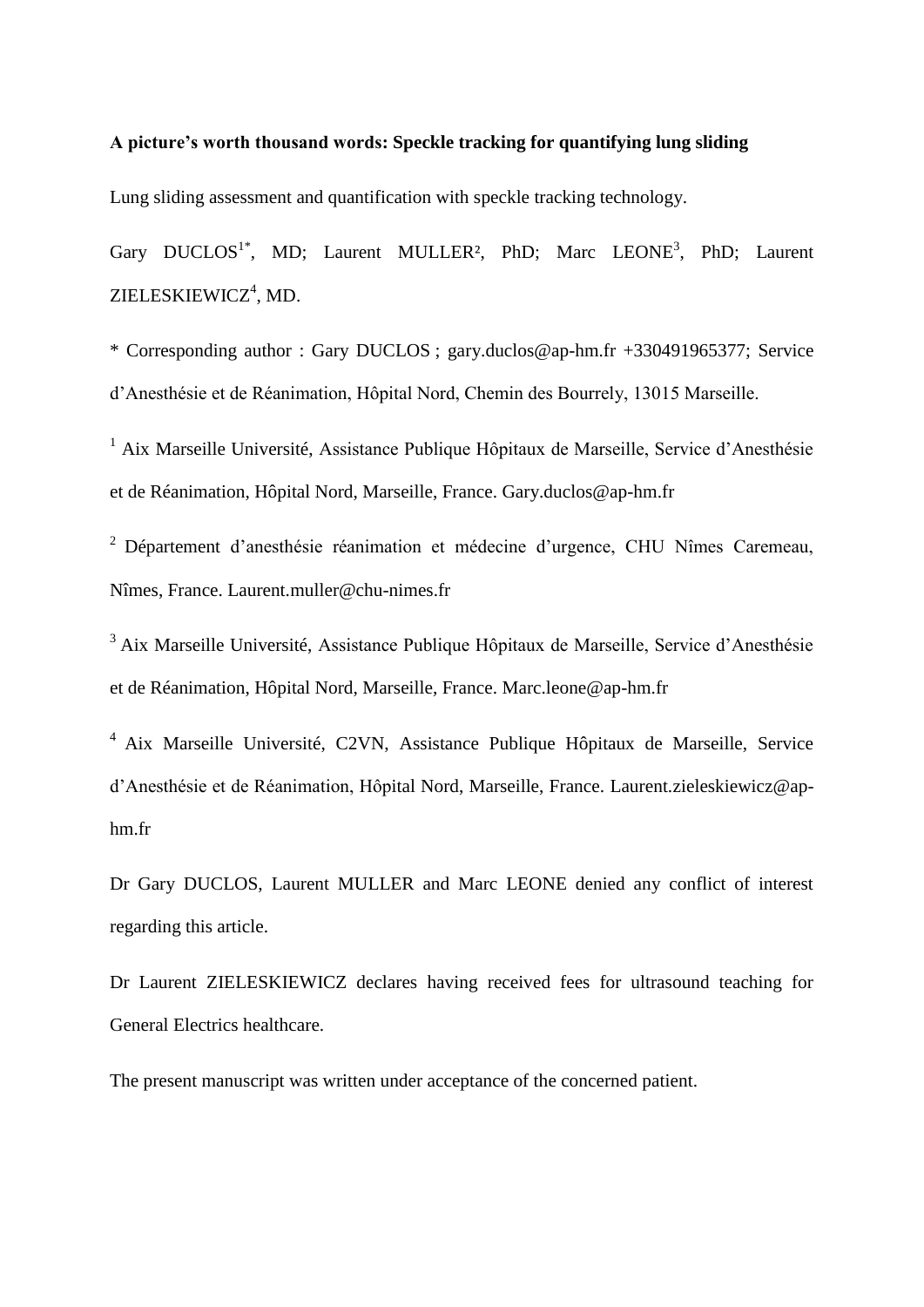A 19 years-old female admitted to our intensive care unit for a blunt chest trauma due to road traffic accident. The whole-body computed tomography scan revealed left side costal fractures and a left pneumothorax. Two days after pleural drainage, chest tube was set in gravity causing a decrease in oxygen saturation. We performed a lung ultrasound examination with linear probe (4 MHZ) from Vivid IQ (General Electrics, Chicago, Illinois, USA). Due to the poor echogenicity, we used a speckle tracking evaluation in order to quantify lung sliding in spontaneous breathing (Figure 1). Hence, the quantification of lung sliding is feasible with an important ratio (x10) between normal and abolished lung sliding during spontaneous breathing. To our knowledge, this case is the first assessment of lung sliding using speckle tracking technology. Lung sliding assessment can be challenging in B-mode ultrasonography. Its quantification with speckle tracking technology could help for the diagnosis of pneumothorax, opening new perspectives in the field of lung ultrasound.

## Figure 1

The figure presents speckle tracking of segmental longitudinal strain and M-Mode lung ultrasonography from contralateral (normal) lung (A) and left (blunted) lung with a lung-point view (B) and a pneumothorax view (C). Upper side of the picture shows maximal longitudinal strain value of 3 segments (yellow, blue and green). Middle side of the picture shows longitudinal strain variations during respiratory cycle of each segment symbolized with a curve of the corresponding color (yellow, blue or green). Low side of the picture shows M-Mode evaluation of pleural sliding on the same lung ultrasound view.

Normal lung evaluation (longitudinal scan) (A) shows maximal longitudinal strain segmental values of around 10 symmetric segmental curves after respiratory cycle and a classic lung sliding or "seashore sign" picture in M-Mode. Lung point view (transversal scan) (B) shows a normal longitudinal strain value of yellow segment (sliding lung) and low values of blue and green segment (the pneumothorax part of the view) with their respective curves. M-mode